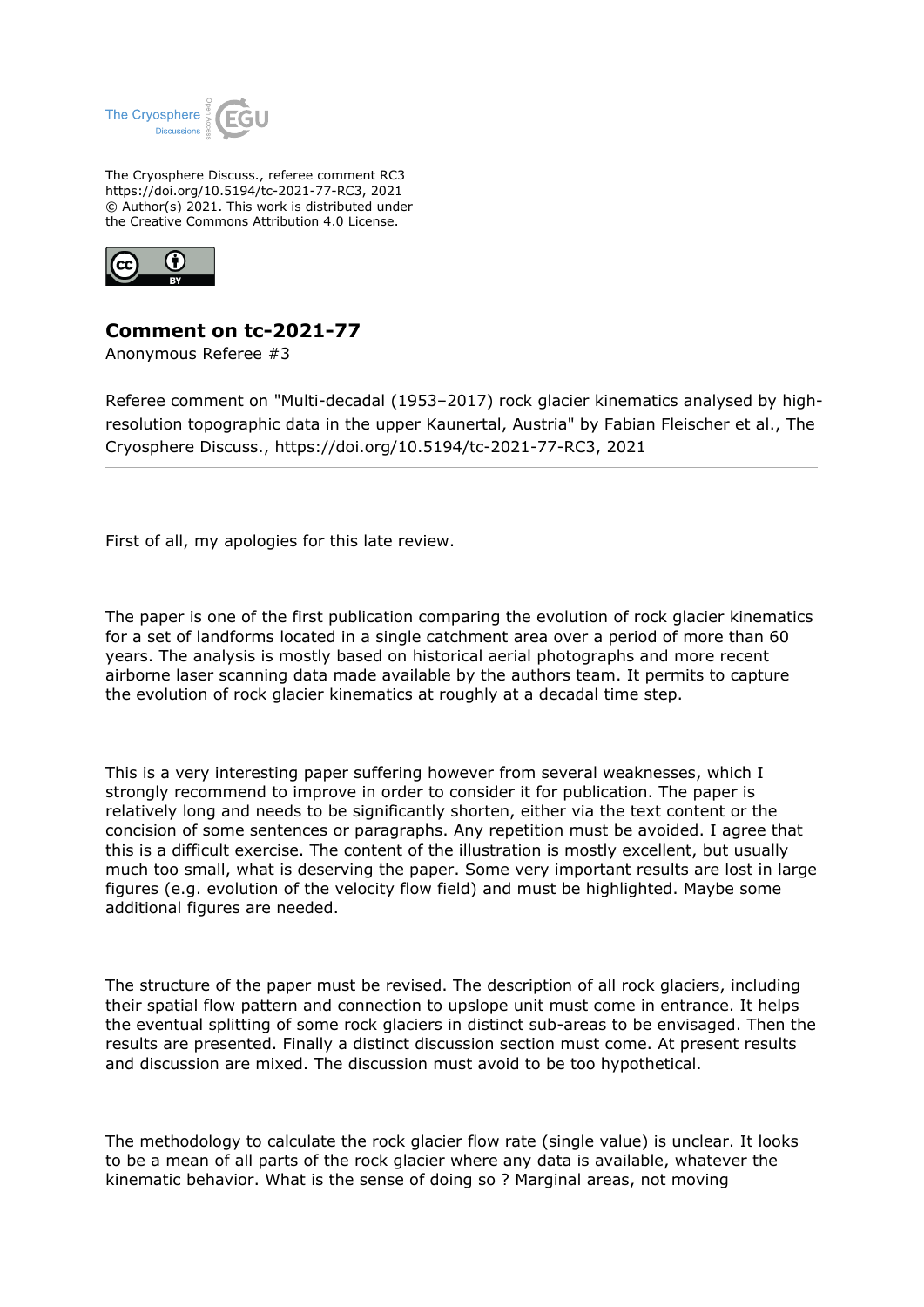homogeneously with the main rock glacier body, should not be taken in consideration. In addition, for some rock glaciers, it looks that calculating a mean velocity for the entire landform has no sense regarding the heterogeneity of the kinematic behavior over both space and time. Separating some rock glaciers in two or several kinematic sub-aeras could provide results (and conclusions) differing from the current ones.

The "3D displacement" is not one, meaning it is not a displacement in xyz coordinates, but an inadequate terminology to define somehow a vertical movement only, but not exactly. What is the interest of applying such an approach (movement normal to the surface)?

Both abstract and conclusions must be revised accordingly. They have not been reviewed, because they may change after having adapted the analysis procedure.

Since about L500, I have not performed an in-depth review.

The additional references indicated in my review are suggestions only.

The location of all rock glaciers must be provided.

Detailed comments :

Title : I guess it is more the multi-decadal kinematics of the rock glacier which is analyzed and not the morphodynamics

L14 : nine or eight ? Weird statement.

L33: "or pure ice". To be avoided. This would be a debris-covered glacier.

L38: "in part" can be omitted. Ice build-up within the ground might be the dominant process and the embedding of external (e.g. glacier, snowpatch) ice might be inexistent.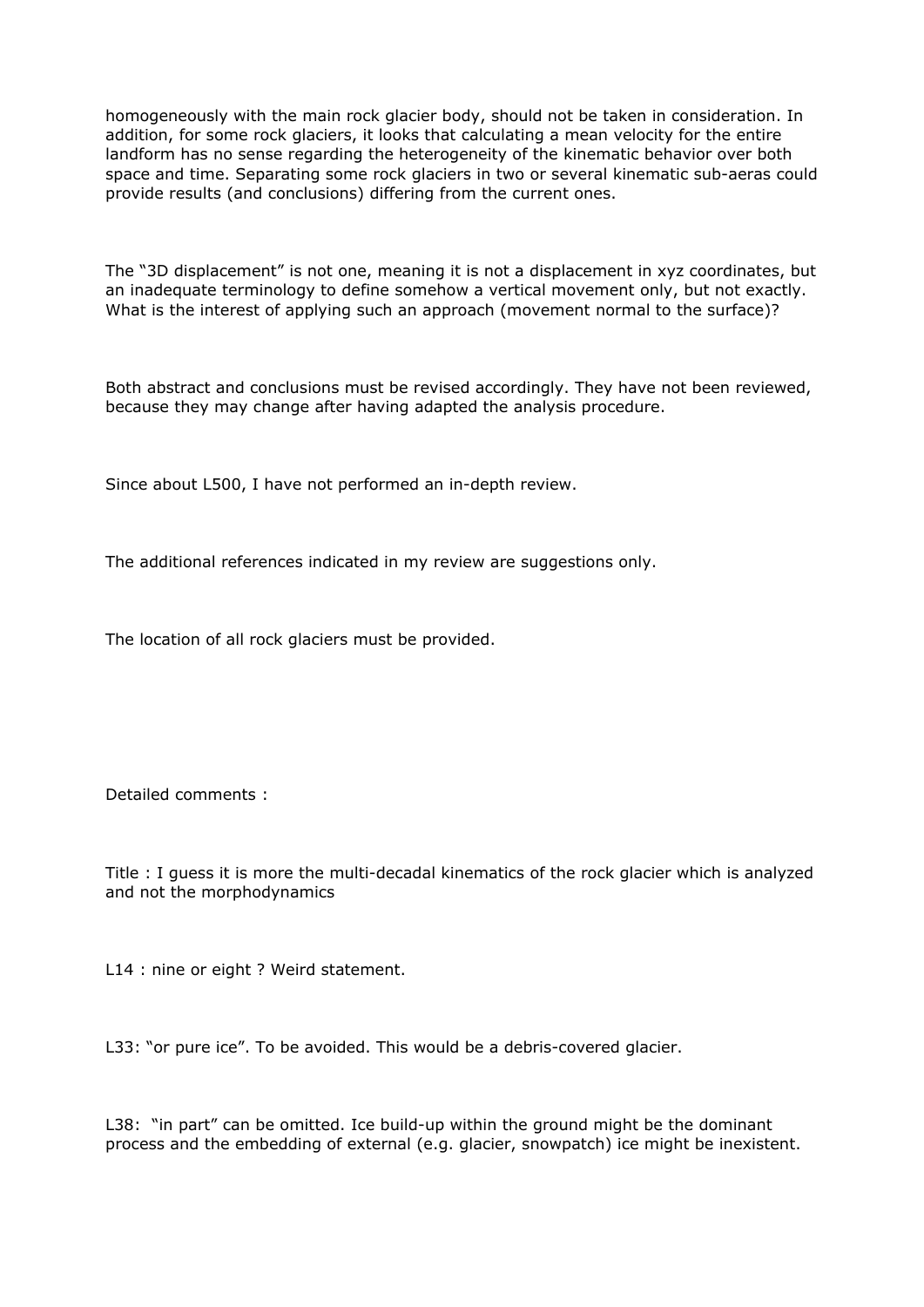L42: Active layer is consisting of unconsolidated debris (not only "boulders")

L43: I don't see the causal relationship between the thermal regime driven by freeze-thaw cycles and the air-filled porosity of the active layer. There is also air and water advection. Are there some references to propose ?

L43: "These", but which ones ?

L46: No, the debris size is not smaller, but the proportion of coarser debris per volume is less.

L51: What does mean "long-term"?

L51-54: See also Cicoira et al. 2021 - A general theory of rock glacier creep…

L.54 : The shear zone is maximally a few meters thick.

L57ff: This is only valid in the European Alps.

L59. Velocity decrease since the 1990s. Which of the mentioned studies are reporting this ? I agree that some rock glaciers are decelerating, but the general trend is a significant continuation of the acceleration (e.g. PERMOS 2019 in the Swiss Alps… must not be very different in the Austrian Alps, a couple of tens kilometers eastward)

L70. No one of both mentioned references is showing this, but Delaloye et al. 2013 – Rapidly moving rock glaciers… - and Eriksen et al. 2018 - Recent Acceleration of a Rock Glacier Complex, Ádjet ...- are doing so. About destabilization, see also Marcer et al. 2019 - Evaluating the destabilization susceptibility of ...

L83 I would suggest "e.g." because there are other studies, sometimes difficult of being accessible. Maybe also Kummert et al., (under final review in ESPL) - Pluri-decadal evolution of rock glaciers surface velocity and its impact on sediment export rates towards high alpine torrents. See also Kääb et al. 2020 - Inventory, motion and acceleration of rock glaciers... for an example outside of the Alps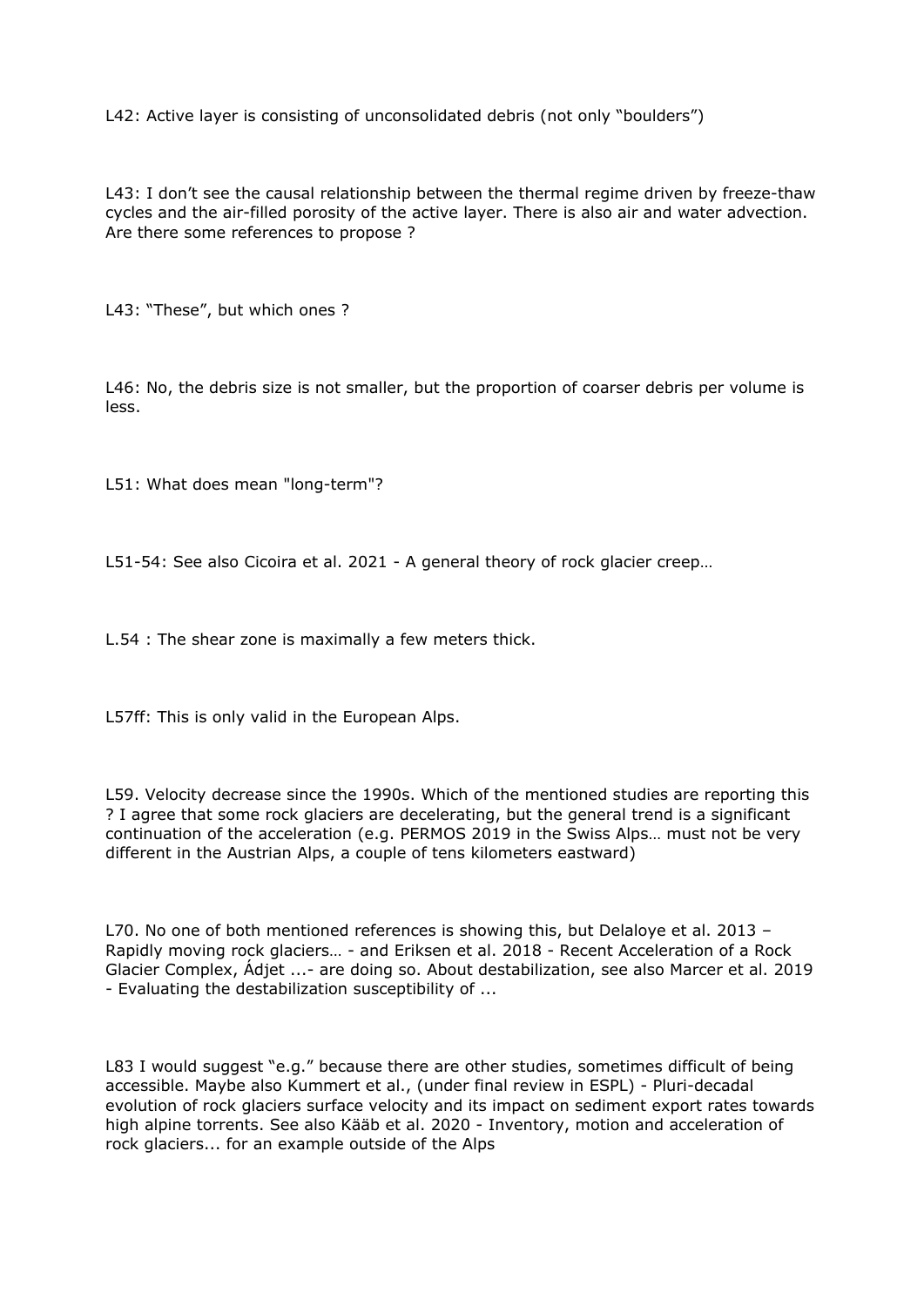L85. There is something wrong in this sentence

L89. Are the rock glaciers the same, so 8 of 9 ?

L94. Never begin a chapter with a figure. But besides, it would good to precise what are the used coordinates, what is the unit (m ?) and to add (or replace them by) lat/long coordinates.

L97. m. a.s.l.

L108. Anthropic influence on the rock glacier as well ? Which ones precisely ?

L110. Inactive rock glaciers. How was this classification done ? On which parameters ? Does it fit with the IPA Action Group Rock glacier inventories and kinematics definition ?

L113. Replace by something like : Finally, eight active rock glaciers representing different characteristics and conditions were investigated in detail regarding flow velocities and one more regarding vertical displacements

L121. The rock glacier moving downwards, it does not make sense to write that it reaches the "highest elevation". Would it not be that it is located at the highest elevation range among the nine selected rock glaciers ?

L129. Is the layer below the ice rich permafrost body really ice free ? Because it is very difficult to conceive an active rock glacier which is only frozen in its upper part. Where is the shearing zone developing on the long term ?

L130 How could the rock glacier develop from a debris-covered glacier (to understand a glacier-to-debris-covered-glacier-to-rock glacier transition and embedding of glacier ice) and have only 40-60% ice content. Or is this value an average for the entire thickness, including the active layer and ice free subjacent sediments ?

151-153. There was a paper in 2008 (Delaloye et al. - Recent interannual variations of rock glacier creep in the European Alps) showing that there was an almost good similarity of interannual variations of rock glacier velocity over the entire European Alps, confirmed a decade later by Kellerer-Pirklbauer et al. (2018) at EUCOP - Interannual variability of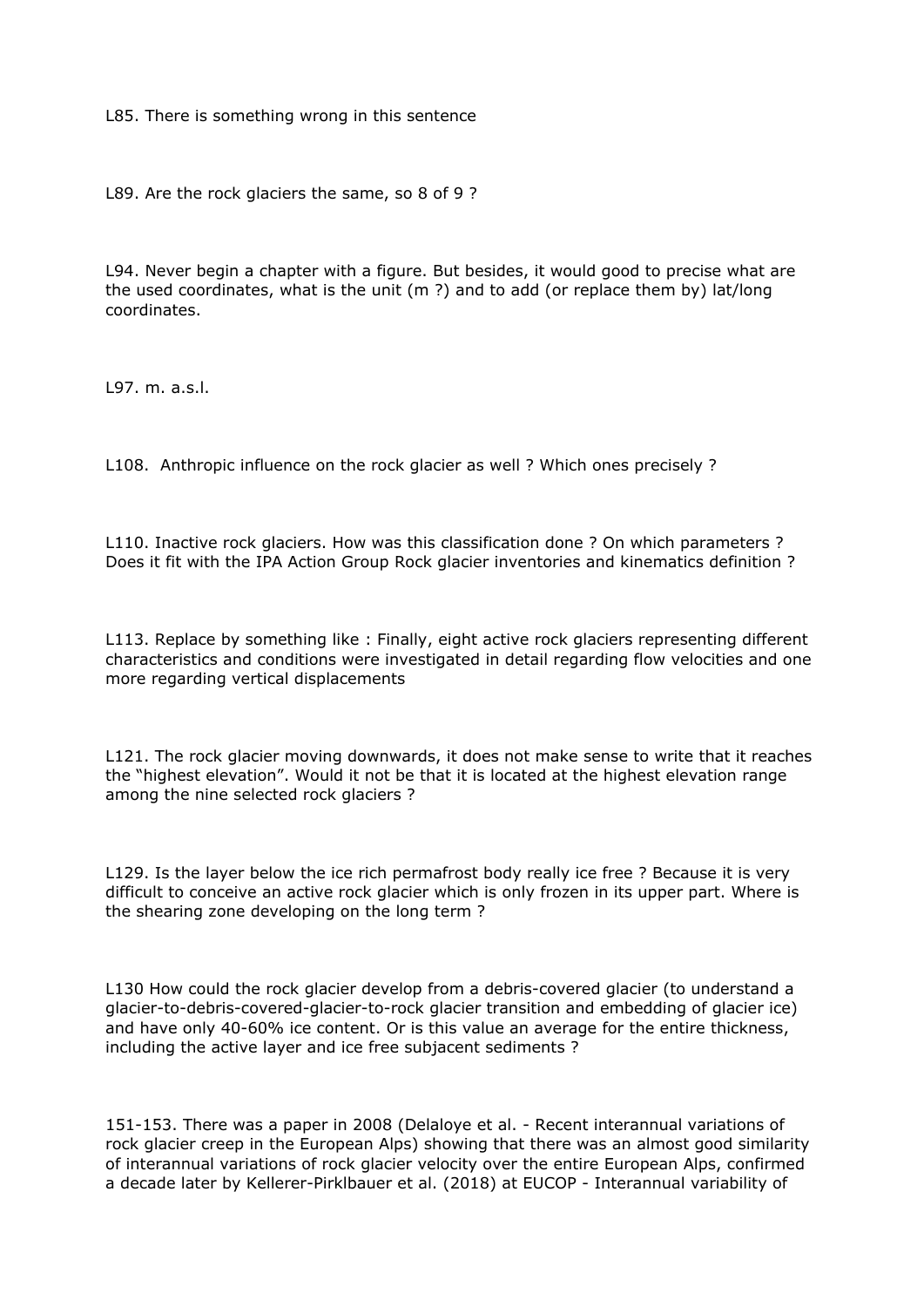rock glacier flow velocities in the European Alps. There was also a short communication at ICOP 2016 by Staub et al. - Rock glacier creep as a thermally  $\frac{1}{2}$  driven phenomenon: A decade of inter-annual observations from the Swiss Alps - showing that the interannual variations are basically driven by shifts in mean ground surface temperature for a period of about 2.5 years. For sure this is also influencing the liquid water content within the permafrost.

153-155. The effects of liquid water availability and snow cover on rock glacier morphodynamics must be precised. Does it mean on-set and melt-out of the snow cover influencing the ground surface temperature or water equivalent of the snow pack which will melt out in spring/suemmer and directly influencing the rock glacier hydrology. Or both ?

Finally, the paper is focusing on decadal velocity changes. What relation to short-term (less than annual) changes ?

L276ff. This is not a 3D displacement, but something else (the surface change normal to the surface). But what is the interest of doing so and not calculating simply the vertical displacement? What are the advantages on a rock glacier ?

L323 "showed good agreement". Please, provide values, figure or table.

L.326 Is the stable area so stable? In principle, bedrock is more suited to be stable than a debris slope.

L361-363. The introductive part of the sentence could be avoided.

L.367. A significant trend cannot be calculated over 11 years only. What is this data meaning ? Is it a difference between the mean of the two periods or a trend in 11 years as expressed in the two previous sentences.

L370. Precise what are these seasons, e.g. spring is MAM, summer JJA ?

L371-372 Conditions causing heat waves in future is not the purpose of this paper looking back into the past. The sentences could be removed.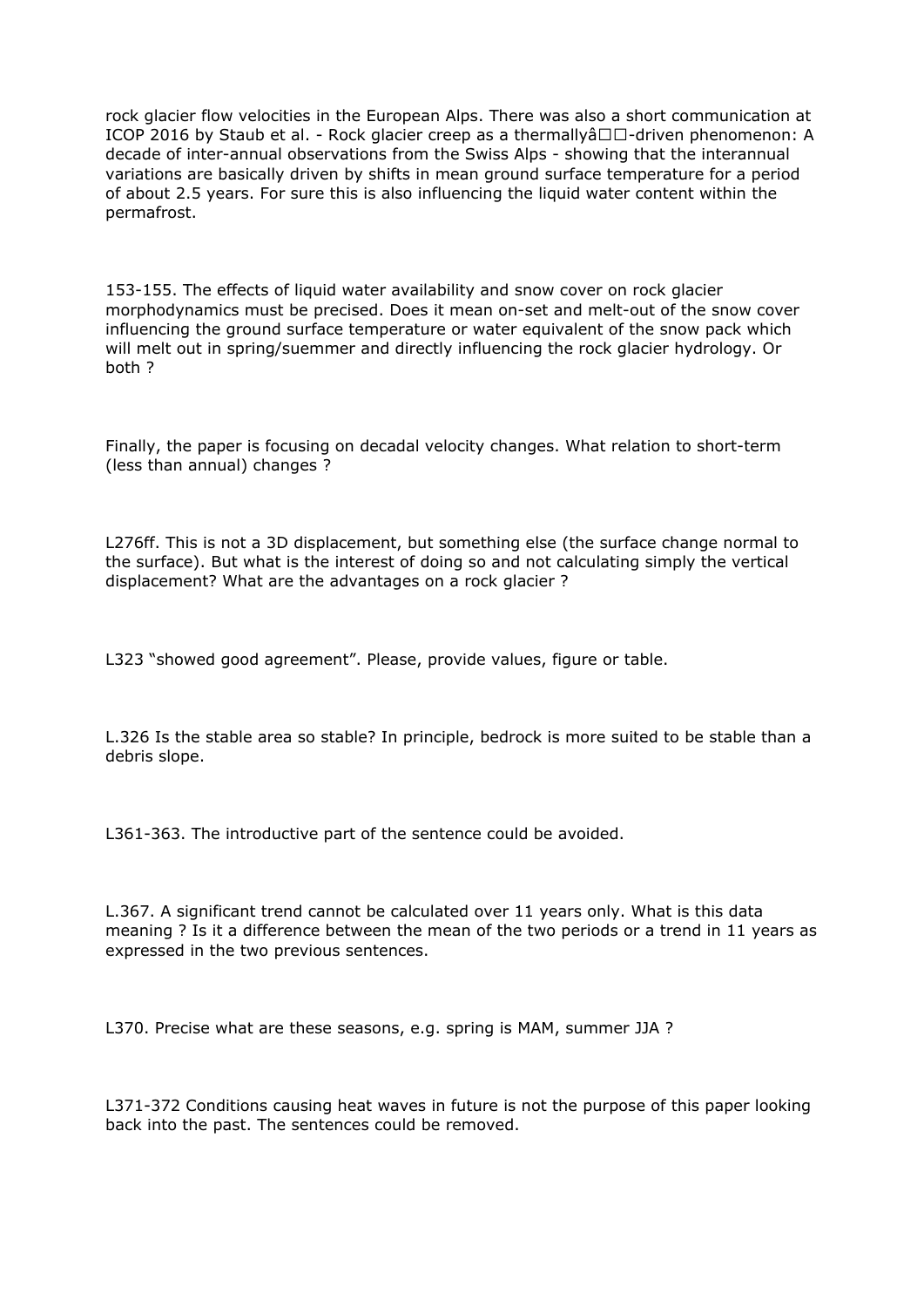L388. +152 mm in 65y. Is it a lot or not ? What is the annual value ?

L393-395. This sentence about precipitation predictions could be removed (not of interest for this paper)

L408. Snow melt trend: How much ? What are the starting dates and durations ?

L420. Provided max flow values are valid for a single period or as a mean for 1953 to 2017 ?

L421. How is the mean value spatially calculated ? How is delimitated the area taken into consideration for the calculation ? It looks from the figures that they comprise marginal areas (with velocity close to 0) to sectors moving much faster. Why not to split into subareas and perform a comparative temporal analysis ? See also the definition of moving areas within the IPA Action Group Rock glacier inventories and kinematics https://www.unifr.ch/geo/geomorphology/en/research/ipa-action-group-rock-glacier/ documents (kinematics as an optional attribute in rock glacier inventories)

L.421. A mean velocity of 3.5 cm/year is rising some questions about the accuracy and reliability of the results (in particular changes over time). Is such a low value significant ?

L424. One should note that the period 1997-2006 is marked by the peak of 2000-01 (described for instance by Ikeda et al. 2003 - Rapidly moving small rockglacier at the lower limit of the mountain permafrost belt… - and 2008 - Fast deformation of perennially frozen debris in a warm rock glacier…) and the famous 2003-04 peak (e.g. Delaloye et al. 2008), The period 2012-2017 is embedding the extreme peak of 2015 (e.g. Kellerer-Pirklbauer et al. 2018, PERMOS 2019), whereas the period 2006-2012 contains no peak of activity.

L431. 2006 is often a low, the period with the lowerst velocity recorded since 2000 (e.g. PERMOS). More generally the sentence is difficult to understand unambiguously.

L431-433. You could refer to Delaloye et al. 2008 for the low in 2006 in the European Alps and to PERMOS 2019 for the description of the entire period.

L434. RG 04 : A detailed spatial analysis (of the morphodynamics) is necessary, with the help of (time-lapsed) maps. It should be the same for the other rock glaciers.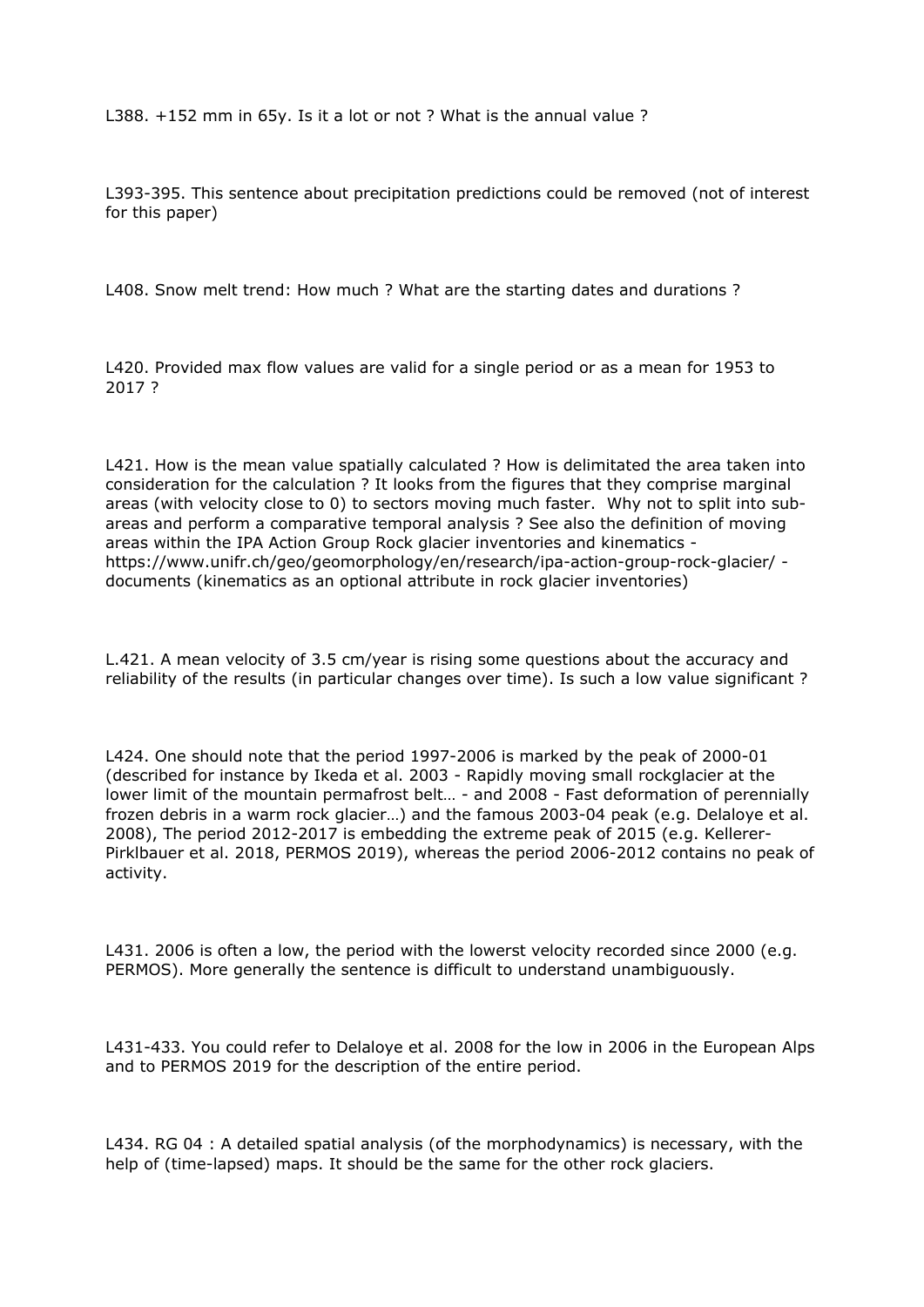L435-7. "Many studies mentioned periods of slight decrease or constant flow velocities following the strong acceleration in the 1990s". Not really. This is mostly related to the deceleration drop in 2005-06. Read the related papers (already mentioned earlier), and in particular the PERMOS reports.

L437-9. There are various examples of recent deceleration (or absence of acceleration), particularly in the Swiss Alps (e.g. Aget – see PERMOS 2019 – or Dirru – see Delaloye et al. 2013 – Rapidly moving rock glaciers…- Cicoira et al. 2019 - Water controls the seasonal rhythm of rock glacier flow – and Kummert et al. (under final review in ESPL) Pluri-decadal evolution of rock glaciers surface velocity and its impact on sediment export rates towards high alpine torrents). Probably Val Sassa and Val dal'Acqua rock glaciers in the Swiss national park have done so, but on a longer term since the end of the LIA (e.g. when comparing Chaix 1923 -

https://www.persee.fr/docAsPDF/globe\_0398-3412\_1923\_num\_62\_1\_5609.pdf - p.11 and more recent measurements ba the National parc - https://www.parcs.ch/snp/pdf\_publ ic/2016/33398\_20160921\_121930\_Sassa\_Aqua\_Bericht\_2012.pdf, the movement rate appears to have been divided by 20 along the last century) . There are also some examples in Roer's PhD (2005). See Roer et al. 2005 - Rockglacier acceleration in the Turtmann valley (Swiss Alps): Probable controls

What is the mean velocity of RG04 ? This must be given. What is the uncertainty of the values.

L452 (and others around). Why to be so precise in the values, taking into account their uncertainty?

L.451-453. Increase of the 2012-2017 velocity in comparison to which period ? Note that a pluri-decadal acceleration by a factor 2 to 10 has been observed in the Swiss Alps as well (PERMOS 2019 or other related documentation), e.g. Gemmi/Furggentälti, Grosses Gufer, Tsarmine.

L.453-454. About rock glacier destabilization, see also Delaloye et al. 2013, Eriksen et al. 2018, Marcer et al. 2019 (already mentioned earlier in this review) and Marcer et al. 2020 - Investigating the slope failures at the Lou rock glacier front…

L.456-458. Agreed, but this must come in the discussion part and must be explain in details (provide maps/topographical profiles, etc.)

L.459. "The relative changes regarding the remaining rock glaciers ranges between 23.45% and 271.87%" is a huge difference ! 23% means about constant velocity and 271% an acceleration by a factor close to 4 ! This is not the same behavior.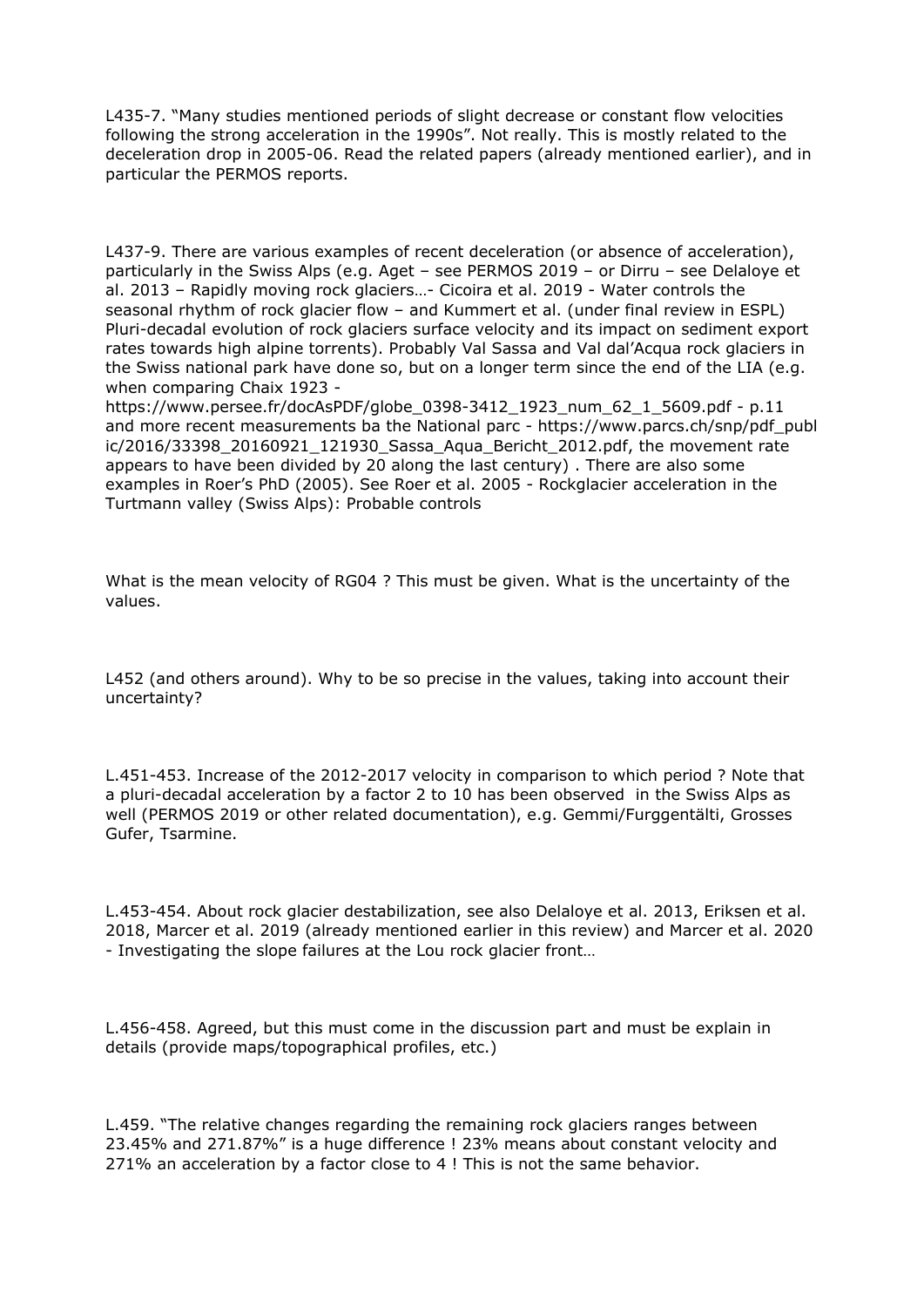L.459-460. I don't understand the sense of the sentence… If you remove RG04, because it has a very low slope, then one could say that higher elevated rock glaciers (in the set) are steeper, but not that they change their relative flow velocity to a greater extent. If they do so, this is then because of their elevation (and eventually thermal state/structure) or steepness ?

L.463. What are these "topographic factors" ?

L.464. "On rock glaciers RG 01 and RG 08, higher flow velocities have been measured between 1953/54 and 1970/71 compared to the subsequent periods". Be more precise. What are the subsequent periods?

Agree... but there was then an increase since the 1990s.

L474-476. "These peaks might not be found on the other rock glaciers due to superimposing effects over the long time steps and indicate a slightly different sensitivity, response or response time of individual rock glaciers to intra-annual, inter-annual or multiannual fluctuations in external forcing parameters." Obscure sentence, which must be either precised, or removed.

L476. "the three investigated rock glaciers". Which ones ? There were only two mentioned at the beginning of the paragraph

L474. "differing substantially in the other characteristics measured". I do not understand.

L479. « higher error ». To be precised.

L481-2. "analyzed for altitudinal zones of 20 meter ». Why to do so ? And not comparing central to marginal zones, or else ?

L482-4. "rock glaciers do not move uniformly, but have zones with higher and lower flow velocities". It must come at the beginning... and frame the velocity analysis of the previous sections.

L484-5. in the terminal section of the rock glacier ? In the front would mean in the frontal (talus) slope.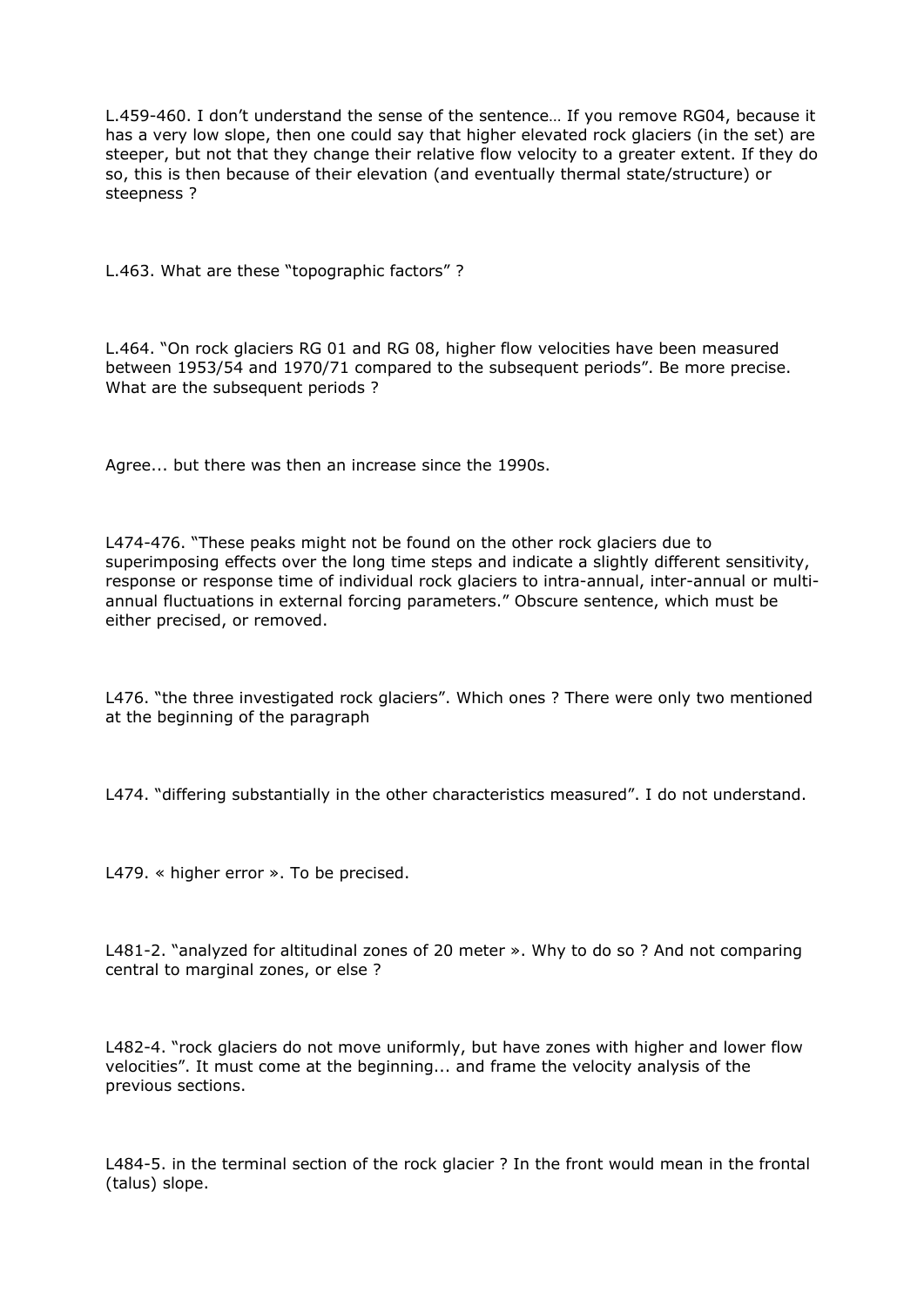L489. Relative instead of « percentage »

L491-2. "This could point to the fact that from 2006 to 2017 higher elevated rock glaciers enter an unstable state as a reaction of changes in the external forcing". This is a very tricky interpretation, which in any case must be moved to the discussion section.

L493. There is no lag to permafrost temperature. What temperature is talked about ?

L.494. "temperature limits or similar". I do not understand.

L.494. Time lack or time lag ?

L500. Figure 5. Great figure… if made larger. This is obvious here that most rock glaciers are not moving uniformly both in space and time. The multi-decadal kinematic analysis must imperatively be conducted on rock glacier sub-areas separately.

Unit of the color scale ?

L.501. Section 4.4 is mostly an hypothetical discussion, not results.

L579. Figure 7. Never start a chapter with a figure. Moreover, I don't understand what is this 3D displacement. Is it the vertical shift at fixed locations ?

L582. "0.031". Unit ? How is such a value calculated ? What is then its meaning for the rock glacier geometry change ?

L592. This is not a mass balance, as the value looks not to be computed over the entire landform, which is also changing in geometry.

L608. Figure 8. How is this calculated ? How to take into account the geometry change ? The quality of the figure is poor (labels are much too large for instance).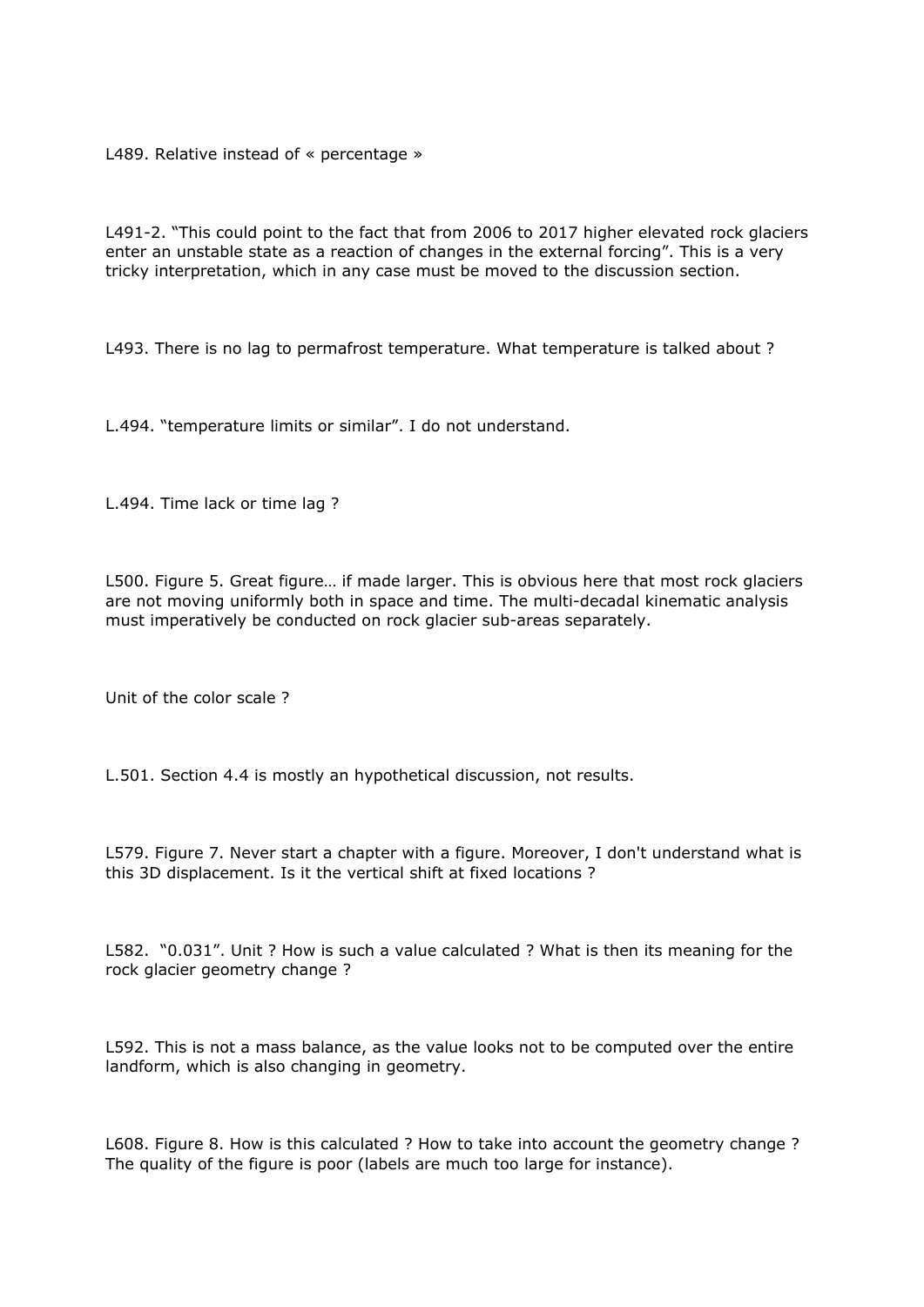L614-5. This is a setting, not a result. This should come before any kinematic (or morphodynamic) analysis. In addition, the aspect is for sure very different as well. What about the connection to the upslope unit ?

L616. "These changes are mostly spatially clustered, but in some cases they also show a clear temporal clustering". I guess, this is what is explained in the next paragraphs? If not, please do so.

L.618. "Overall, the picture already described for the general trends is confirmed." That is.. ? What is this picture ? What are the general trends ?

L620 (and elsewhere). Avoid all "clear" and "when looking"... You have to show/express for the reader what is so "clear" "when looking", but not let him figure out.

L621. "Therefore, the characteristic topography for rock glaciers is formed". I do not understand.

L622. "or the rock glacier advances". It does. It has been shown before. But how is this scattering looking like ?

L622. « changes in activity ». Activity in what ? A vertical displacement is in particular the sum of the downslope movement of the rock glacier, the strain pattern (compression/extension), aggradation/melt of excess ice. If the flow rate of the rock glacier is increasing, the related component of the vertical movement is increasing proportionally.

L625. "inactive". The activity must be related to the flow rate, not the vertical movement.

L627. "show hardly any 3D displacements » Is it not a question of scale ? More generally, what about the uncertainty ?

L628. Where to look at on the figure ?

L628. "Here". Where ?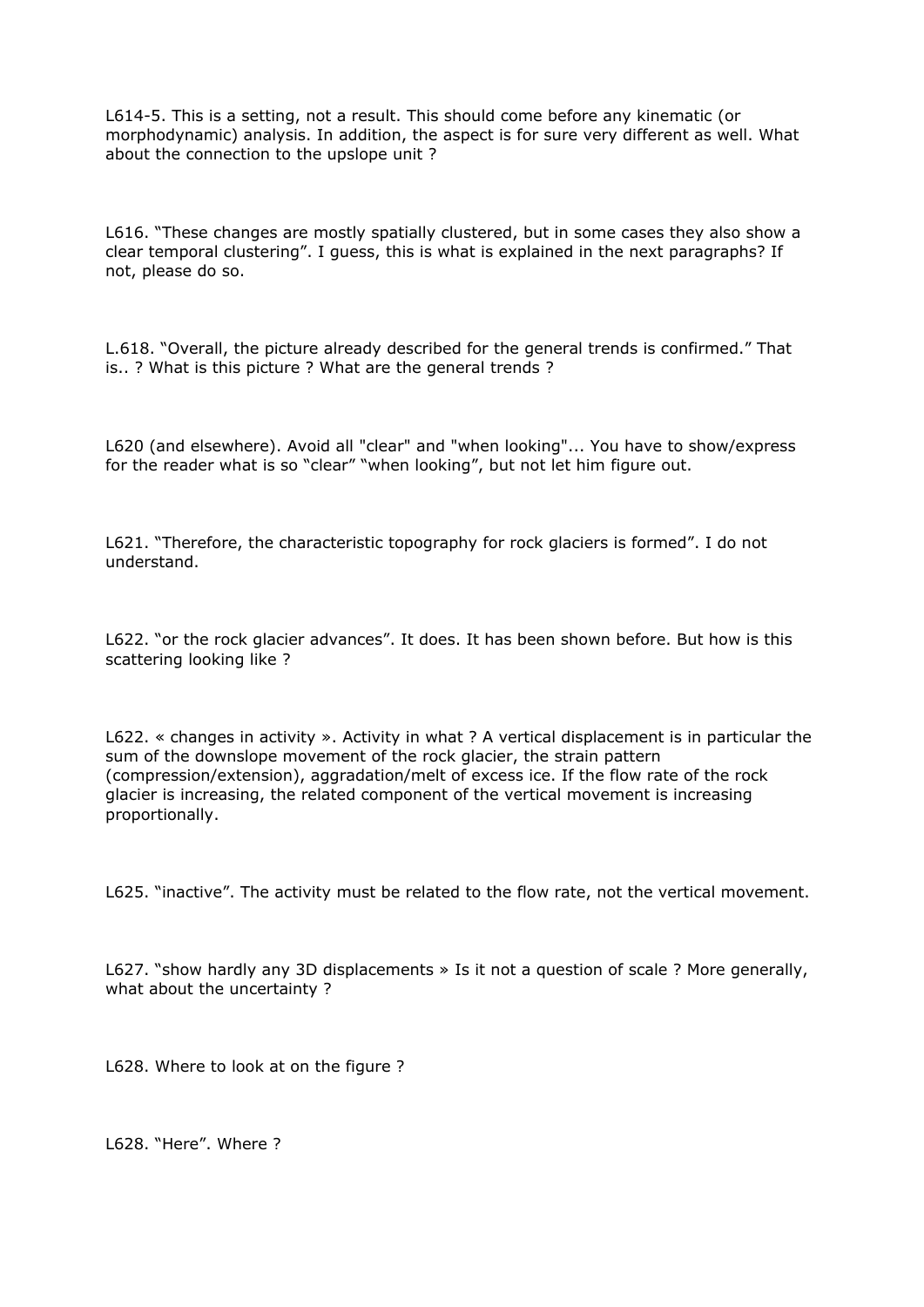L629. What are these active and inactive areas ? I guess the terminology is inappropriate.

L629. "eleveation dependency". Absolute or relative to the rock glacier extent?

"Looking" at the figures, it becomes obvious that aggradation has frequently occurred at the front, whereas subsidence is systematic in the rooting zone, no ?

L632. "show very clear activity in subsidence". How much, please ?

L.635ff. Figure ? Where to see that ? Could it be else (than what has been observed) ? How is a null or a positive balance possible ? There should be a feeding of the rock glacier, which is equaling or exceeding the melt of excess ice at the front. For most rock glaciers, it cannot be reached because the motion rate is too fast (should be only a couple of cm/year maximally for most landforms) or there is no connection with any active feeding mechanism (for all glacier forefield-connected rock glaciers or when a small glacier occupied the rock glacier rooting zone during the Little Ice Age, what should be the case for most rock glaciers of concern by this study).

The methodology to calculate the volume balance must be explained, as well as its limitations and uncertainties.

A volume balance cannot be calculated for a rock glacier unit, which is not entirely covered by the data.

L637-8. Provide figure.

L650. Figure 9. The figure is very interesting, but too complicated, too small, and almost impossible to read

L657. Provide illustration, map, figure.

L660. What about local loading (by displaced debris) ?

L664. Provide values !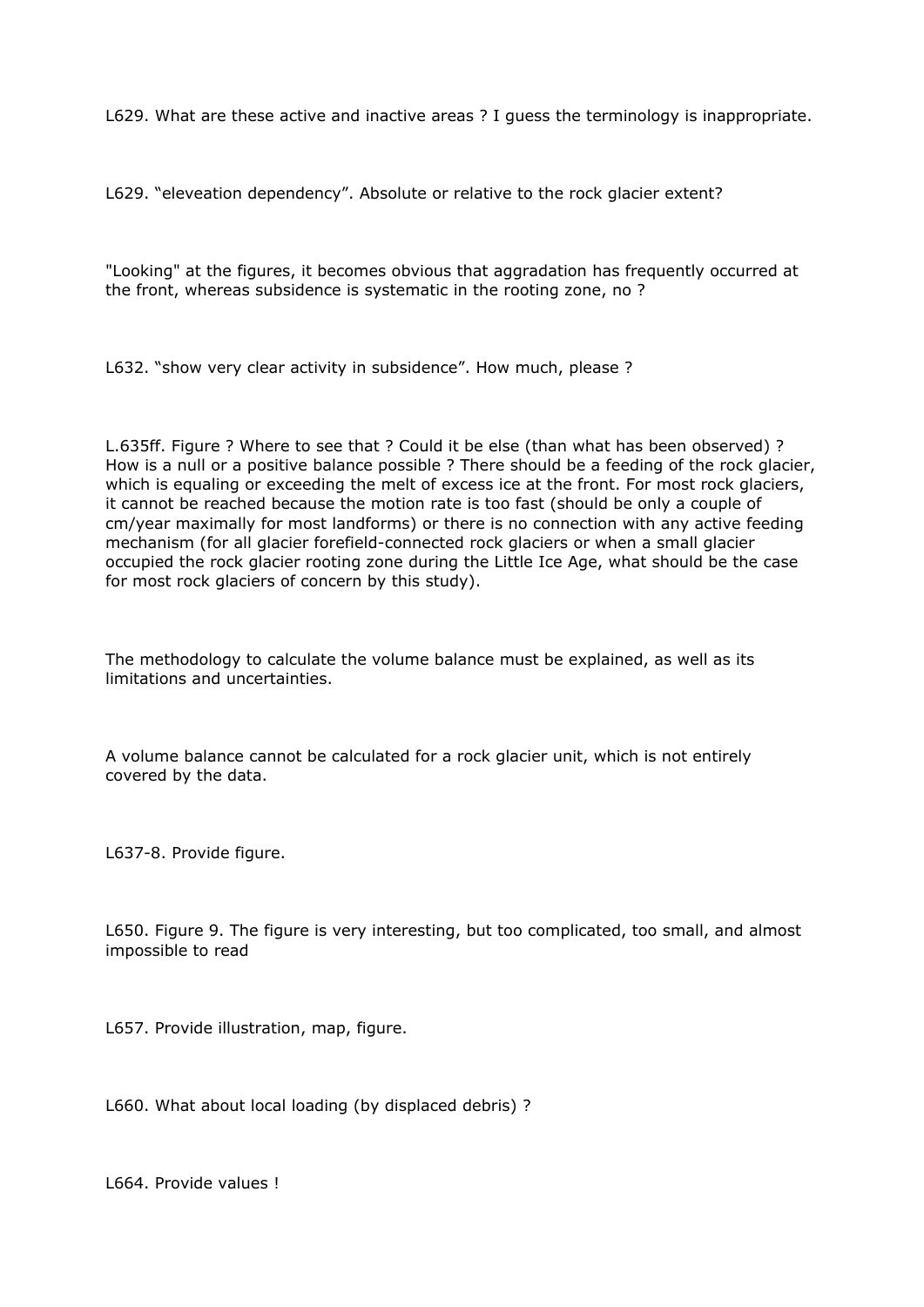L665. But most rock glaciers in the European Alps accelerated since the 1990s ! Why to state here specifically that "a strong increase in flow velocity was measured since 1997, which makes a delayed reaction of the rock glacier to the road construction 17 years before very likely". This is tricky and even false (i.e. no specific reaction).

L.667. "It is known". Add reference(s)

L667. "both factors". Which factors ?

L669. Slope, altitude and ice occurrence are not an internal forcing. They are almost not changing over time. The ice/water content ratio does it.

L669. "It is evident". ???

L690. Thermokarst lakes "become a more common feature on rock glaciers due to warming and degradation of permafrost ». But there are not so frequent ! And only where massive (glacier) ice is embedded in the rock glacier.

L.693. "shifted its location". Or evolved in size and location consecutively to rapid ice melt at its margins.

L705ff. This section must be heavily synthetized. See also comments on vertical movement in 4.x.x. Has not been reviewed, because the 3D displacement is somehow an obscure concept to me in this paper.

Figure 10 looks very interesting, whereas it should be adapted to rock glacier sub-areas. The insert in the upper right is not fully necessary.

Table A1:

Elevation: I've tried to identify the rock glaciers on Google Earth. I don't know how these elevations have been determined, what do they represent. In particular, the max elevation appears to be often exaggerated.